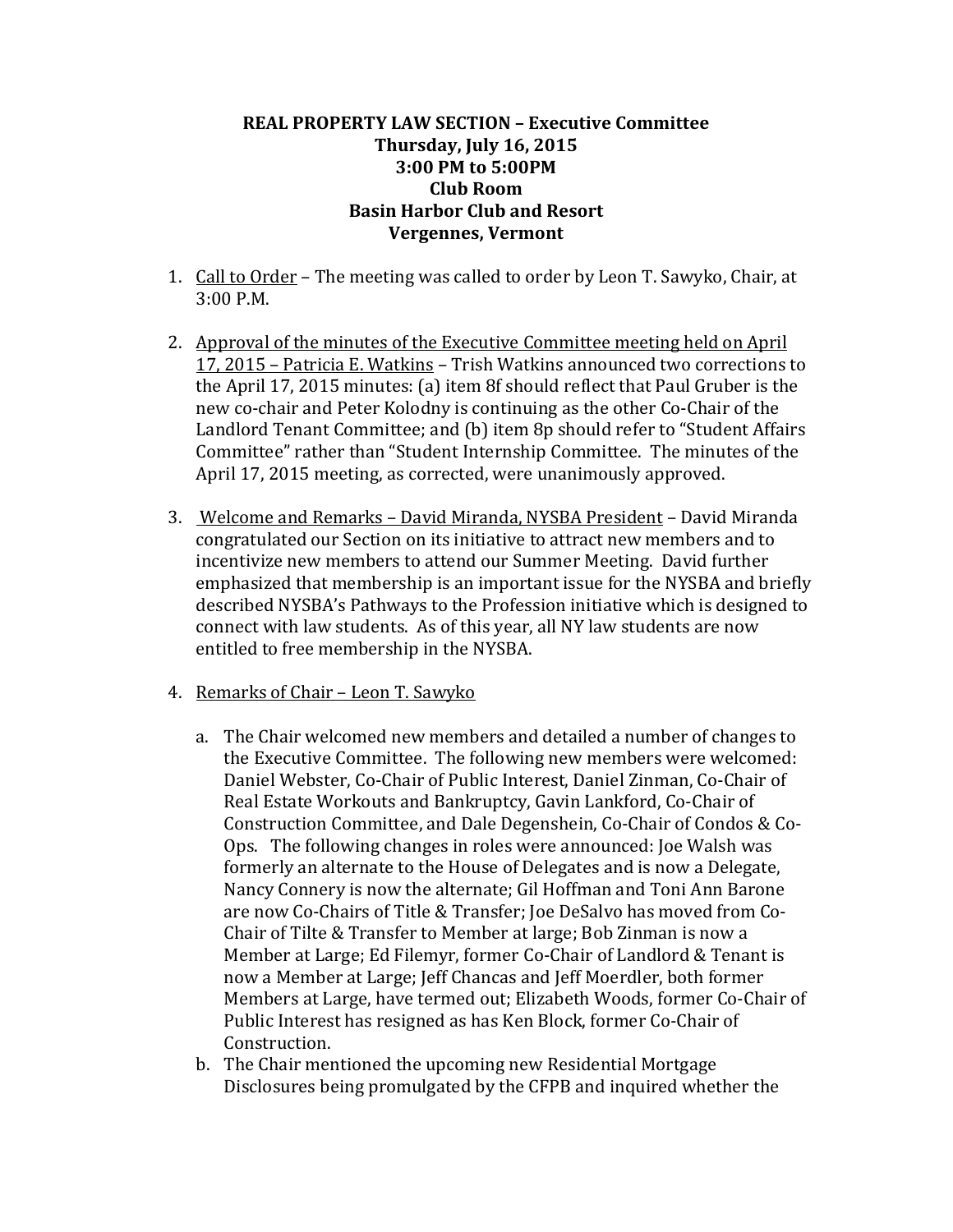Real Estate Finance Committee would be reviewing them. Richard Fries indicated he would speak to Heather Rogers about the topic.

- c. The Chair advised that the Executive Officers discussed the current subsidies being given in our efforts to attract new members and have agreed that, for the time being, we will continue with the subsidies presently in place, which are: (a) \$10 Section Membership dues for attorneys admitted to practice five years or less; (b) the discounts offered for the 2015 summer meeting will be the same discounts offered for next years summer meeting; and (c) the Section Lunch at the Annual Meeting will continue to be subsidized to keep the price at its current level. The Executive Officers felt that the discount for the summer meeting should continue so that we can assess the effectiveness of that initiative.
- d. The Chair inquired as to status of the attorney escrow committee and was advised by Ben Weinstock that nothing has happened in the last few months.
- e. The 2016 Section Budget is being prepared. The Chair invited all committee members to provide any suggestions they may have by the end of July to either Spencer Compton or to the Chair.
- f. The Chair announced that the Section is a Co-Sponsor of the program "How to Jump Start Your Legal Career" which is part of NYSBA's Pathways to the Profession initiative, and asked for volunteers to attend the program on September 10, 2015. Larry Wolk volunteered to attend on behalf of the Section.
- g. The Chair indicated that Jerry Antetomaso and Joe DeSalvo have agreed to participate as the representatives of the RPLS on the task force for Technical Amendments to the Power of Attorney Statute.
- h. The Chair advised that the LegalEase pamphlets put out by NYSBA have been reviewed and updated as necessary by appropriate committees.
- i. The Section provided its support to legislation allowing the electronic filing of subdivision maps.
- j. The Chair opened a discussion about succession planning in light of the term limits provisions set forth in our Section's By-Laws. Numerous suggestions and comments were made, including the following: the Chair expressed his belief that we do not want to lose the input and expertise of many of our active committee members who have made significant contributions over the years and suggested the possibility of a non-voting emeritus category; Joel Sachs suggested that we already have Members at Large and perhaps the emeritus category was not needed; Karl Holtzschue indicated that NYSBA opposes the use of unlimited number of Members at Large; Ken Block stated that he thought it was important to have new people coming on to the Executive Committee and that section members can still be active on substantive committee meetings without being on the Executive Committee; Sam Tilton indicated that the past Chairs effectively were the emeritus members; Ira Goldenberg suggested the creation of young lawyer and diversity seats; a number of people, including, Bob Zinman, David Berkey, Richard Fries, John Hall and Ben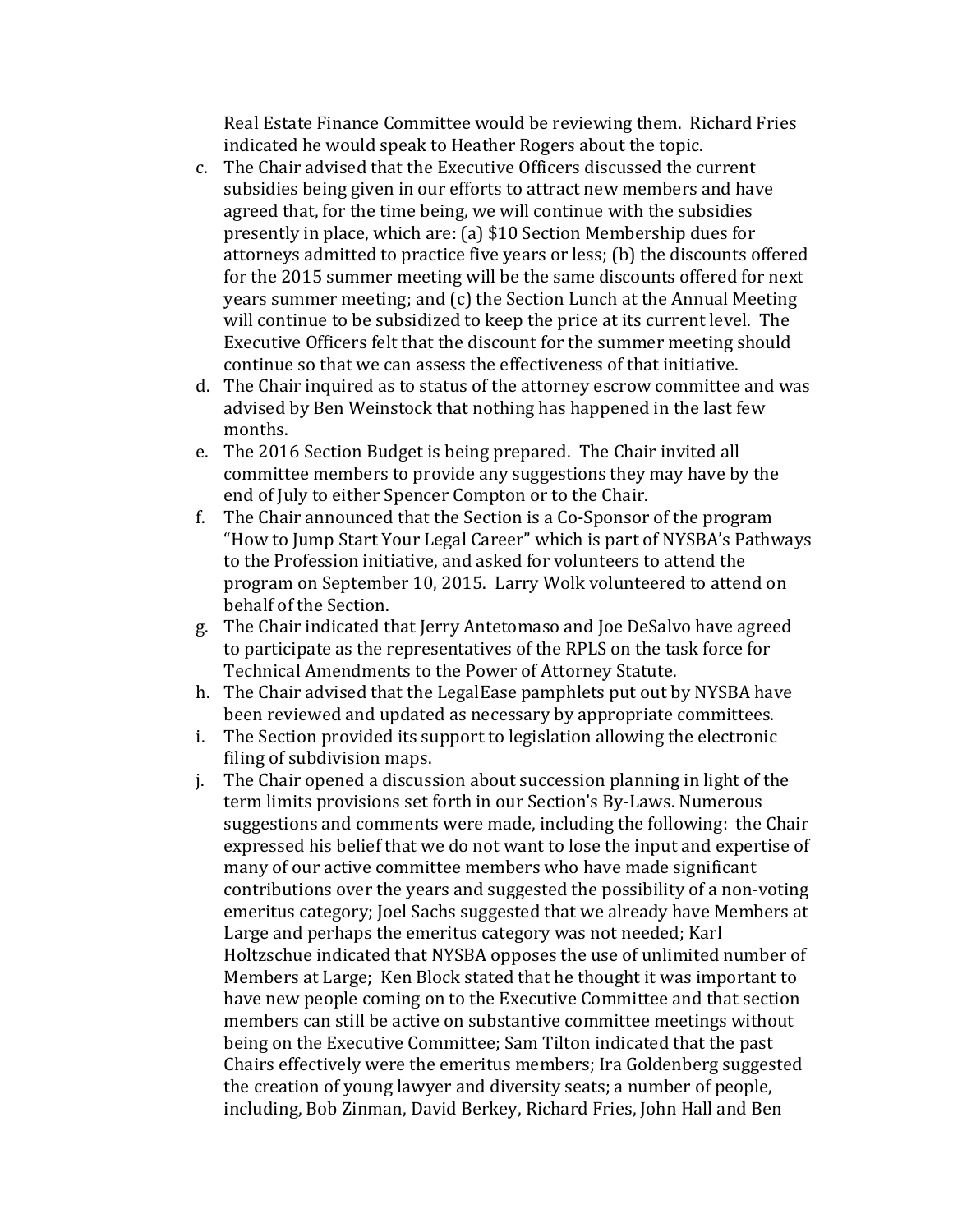Weinstock expressed the importance of having "young blood" but also emphasized the need for the newer members to pitch in and do the work; John Hall suggested having and "adjunct" young lawyer co-chair for each committee; Dan Zinman stated that we need a smaller task force to hash out the ideas and that the by-laws should address what can be done if an appropriate replacement cannot be found for a committee chair.

- k. The Chair appointed Karl Holtzschue as the Chair of a By-Laws revision task force to look at the succession issue as well as any other matters which should be revised in the by-laws. The following Executive Committee members volunteered to be on the committee: David Berkey, Dan Zinman, Brian Lustbader, Richard fries and Larry Wolk. If anyone else wants to join the committee, they should email Karl Holtzschue.
- 5. Meeting Reports
	- a. 2015 Summer Meeting Mindy Stern reported that the attendance at the summer meeting was exceptional with a significant number of new members attending. Mindy also explained her "buddy system" designed to make new members feel welcome and engaged in the hope of generating new active Section members.
	- b. 2016 Annual Meeting Mindy Stern reported that the Executive Committee Dinner will be at Upper Story in the penthouse at the D & D Building. The CLE program is being worked on.
	- c. 2016 Summer Meeting Trish Watkins reported that the 2016 Summer Meeting will take place from 7/14/16 through 7/17/16 at the Long Wharf Hotel in Boston. There will be a dinner at the Aquarium. Anyone with suggestions for group activities should email Trish Watkins.

Financial Report – Spencer Compton. The RPLS is right on target with its budget. We presently have a surplus of \$163,442.00. The Surplus will be used in part for subsidies previously discussed (to attract new members) and for student awards and grants. Ben Weinstock inquired as to the cost of the subsidy of the 2015 summer meeting. Spencer Compton advised that the final figure will not be known until after the meeting. Mindy Stern indicated that we had budgeted approximately \$25,000 to \$30,000 for the subsidies of the 2015 meeting and that we have approximately 32 or 33 new attendees at the 2015 summer meeting. John Hall asked if there will be follow up to see what kind of return we will be getting on our subsidy expenditure. Mindy Stern advised that of those being subsidized, most were first time attendees and very few were young lawyers. David Miranda suggested that RPLS should work with the Young Lawyers Section in an effort to boost attendance by younger lawyers.

6. House of Delegates Report – Sam Tilton reported that the Section Delegates Caucus now meets twice before every House of Delegates meeting rather than once because they found that there was not enough time to cover all of the issues relevant to the sections. The Section Delegates Caucus discussed future CLE programs; by-laws revisions to allow more continuity; proper uses of surplus and plans to share best practices for Sections. The agenda in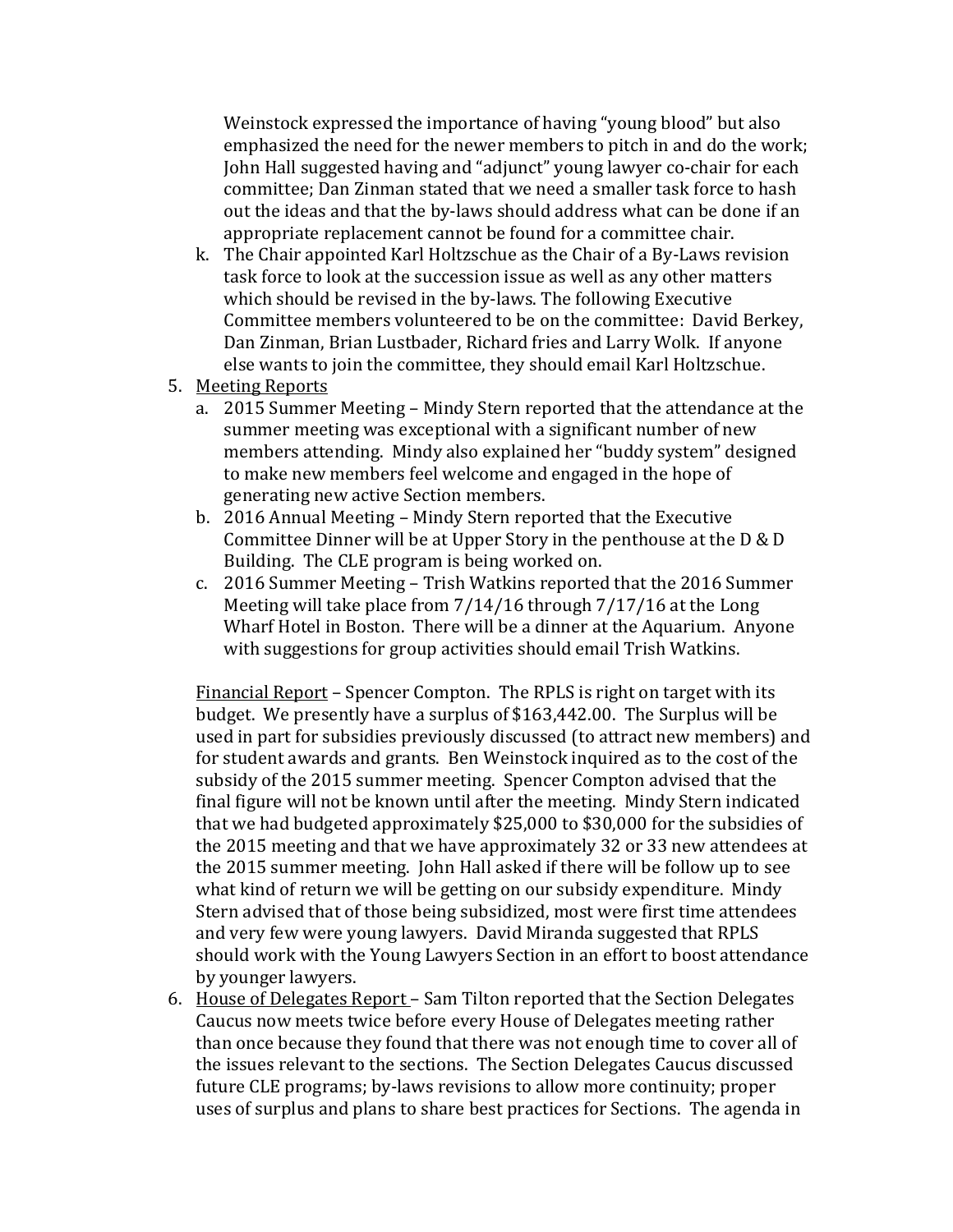the HOD was on the lighter side as there were many items that are works in process, which include: family leave, social media guidelines (which are now posted on the NYSBA website) and the Chief Judge's commission to establish uniform attorney discipline process and penalties in the four departments.

- 7. NYSBA Executive Committee Report Ira Goldenberg reported on the recommendations of the CLE task force (of which there were 10 in total) including the continuation of the "3-legged stool" comprised of the meetings department, the CLE Department and the Sections – all of whom provide CLE programs and the requirement of sharing of technology by the various sources providing CLE – especially the CLE Department being required to share its technological resources with the Sections.
- 8. Section Projects and Initiatives<br>a. Section Budget was pre
	- Section Budget was previously reported on by Spencer Compton (see #5 above).
	- b. Section Calendar the Chair advised that Gerry Goldstein continues to run the Section Calendar and that all committees should advise Gerry of any upcoming meetings, events, seminars, etc.
	- c. Task Force on Draft Insurance Department Regs Tom Hall reported that the Final Regulations still have not been issued and the Temporary Regs continue to be extended. Karl Holtzschue requested that his name be removed as Co-Chair of the Task Force and that the current co-chair, Jerry Antetomasso, be listed on future agendas.
	- d. Student Intern Program David Berkey reported that 20 law firms and businesses were in the program, which was highly successful, and that the program universally received rave reviews from the students. David further suggested that it may be appropriate to bring the Student Intern Program under the auspices of the Student Affairs committee.
	- e. Scholarships Mindy Stern reported that there were no applications for the Mel Mitzner Scholarship and only one application for the Lorraine Power Tharp scholarship. We need to get more interest in the scholarships and there is a concern that the New York State Bar Foundation has not been promoting the Scholarships aggressively enough. There is also a question as to the accuracy of the amounts carried on the books of the Foundation for each of the scholarships.
	- f. Home Foreclosure Procedures Model Act The Chair inquired whether the Real Estate Financing Committee was addressing the Model Act. Due to technological difficulties with the call in system, Richard Fries's response could not be deciphered.
	- g. Recommendations for NYSBA's 2015 Legislative Priorities No Report.
	- h. County Clerk Treatment of Equalization and Assessment Form (RP-5217) – The Chair explained the problem with differing treatment on the completion of the RP-5217 form by the various County Clerks. NYSBA has a task force addressing the issue and our section has members participating on that task force.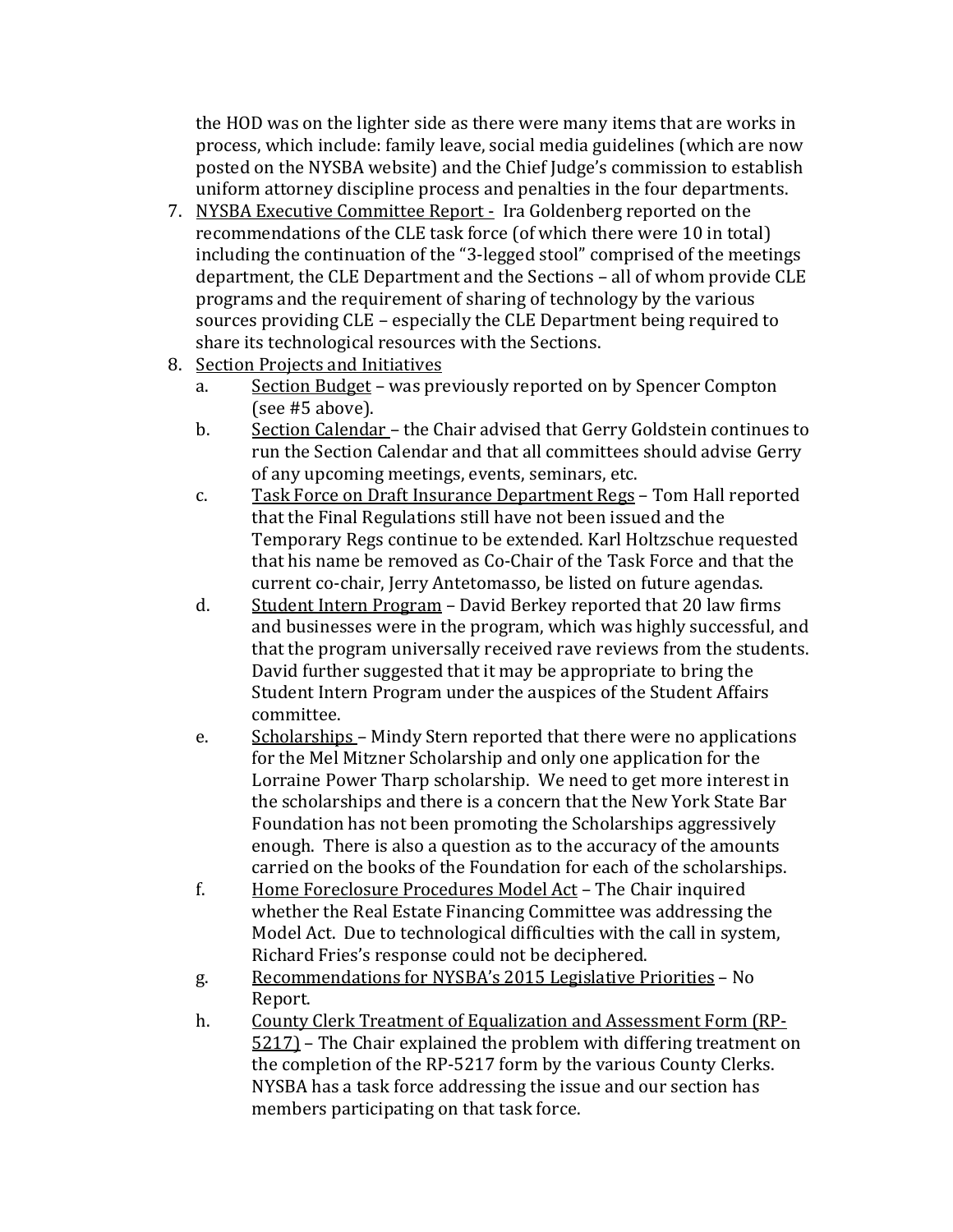- i. Public procurement reform legislation Brian Lustbader reported that the Construction Committee will be evaluating the position of the Association of the Bar of the City of New York, which is looking to get support from our Section as well as the New York County Lawyers Association.
- 9. Reports of Standing Committees<br>a. Substantive Committees
	- Substantive Committees<br>1. Attorney Opinion
		- 1. Attorney Opinion Letters No Report<br>2. Commercial Leasing Had a successfu
		- Commercial Leasing Had a successful program in June where the Committee flew in a speaker, Joel Hall, from California to speak on SNDAs. The program was open to all Section members. (Report Attached)
		- 3. Condemnation and Certiorari Report was inaudible due to the poor quality of the audio system. The Chair suggested that the committee send a written report.
		- 4. Condos & Co-Ops Dennis Greenstein reported that the Committee had a well attended recent meeting. The Committee normally puts on 2 meetings per year. They would like to have their meetings accredited for CLE going forward.
		- 5. Green Real Estate No Report<br>6. Land Use and Environmental I
		- 6. Land Use and Environmental Law No Report<br>7. Landlord and Tenant No Report
		- 7. **Landlord and Tenant** No Report<br>8. Low Income and Affordable Housi
		- Low Income and Affordable Housing Report was inaudible due to the poor quality of the audio system.
		- 9. Not-for-Profit Entities and Concerns Anne Copps reported that the Committee has CLEs scheduled for October and January.
		- 10. Professionalism Nancy Connery reported that there are two ethics summaries ready to go online now that the conversion from the Listserve to the on-line Communiy has been completed
		- 11. Public Interest Maria DeGennaro reported that she and Dan Webster are new committee co-chairs and will be focusing on foreclosure issues.
		- 12. Real Estate Construction Brian Lustbader reported that the Committee is very close to completing a form rider to the AIA Architect agreement (similar to what the committee has done for the Contractor Agreement). The Committee is now going to focus its efforts on the Design/Build contract. (Report Attached)
		- 13. Real Estate Financing Richard Fries discussed the recent Altschuler decision (a copy of which is attached to the minutes). The Altschuler Court essentially held that a foreclosure judgment which was appealed and reversed, but without any stay having been imposed, could be binding upon successor purchasers under a balancing of the equities test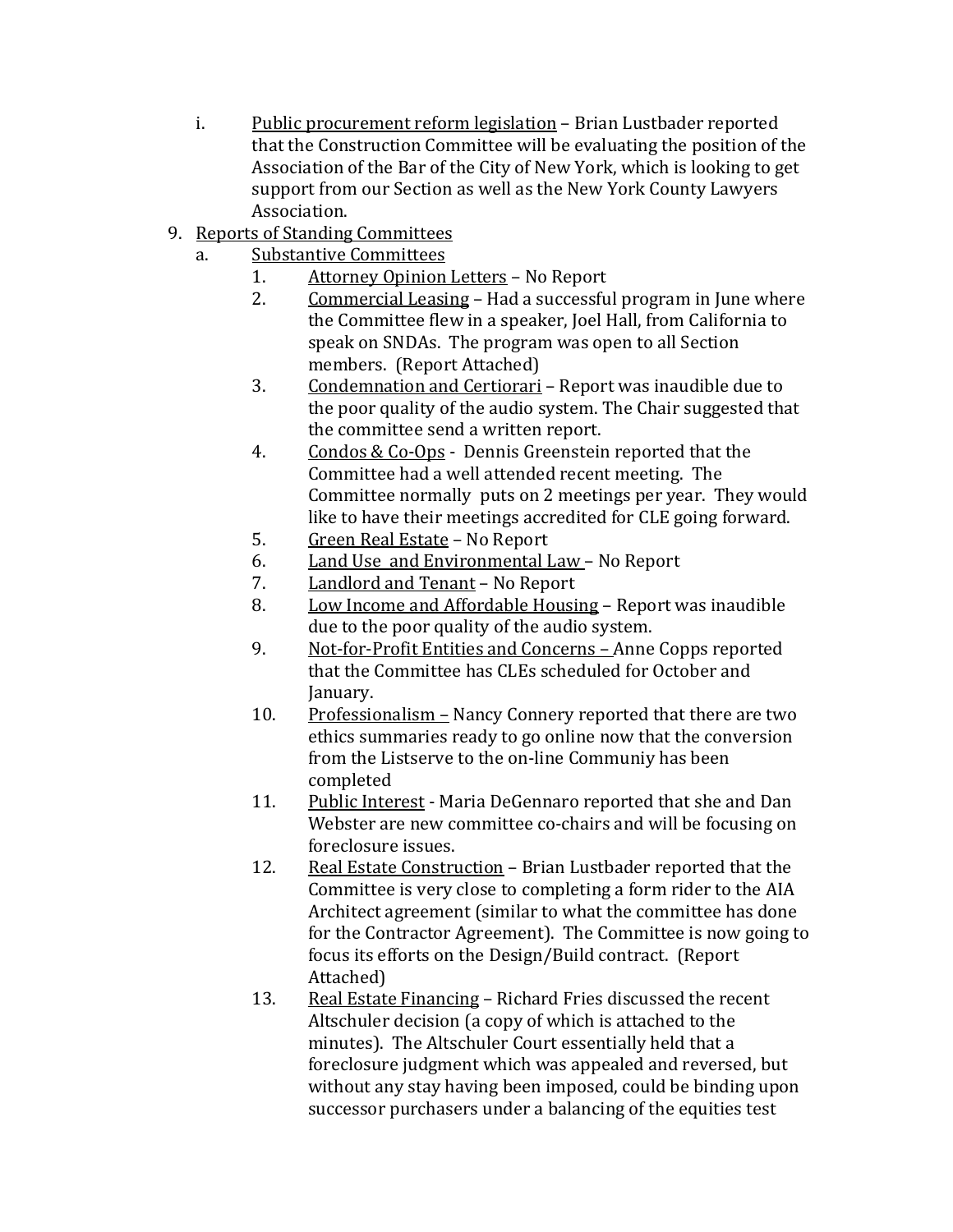because of the fact that the purchaser at the foreclosure sale had knowledge of the appeal. Richard Fries indicated that the decision will chill all foreclosures sales in any action where a notice of appeal has been filed.

- 14. Real Estate Workouts and Bankruptcy Gary Gruber and Dan Zinman reported on the recent US Supreme Court decision, *Bank of America v Caulkett* which held that a second mortgage on residential real property – even when entirely underwater – cannot be stripped from the real property. Gary also discussed *In re Arch Hospitality, Inc.,* a case out of the Bankruptcy Court for the Western District of NY which held essentially the same thing in a Section 363 sale, even when the second lienholder did not object to the sale.
- 15. Student Affairs Committee No Oral Report (written report attached)
- 16. Title and Transfer No Report
- b. Administrative Committees
	- 1. Awards Peter Coffey reported that notices of the Professionalism Award have been placed in the Real Property Section Journal and NYSBA newsletters. When an award is issued, we should communicate with the local county bar association of the awardee.
	- 2. CLE Joe Walsh reported that the Committee is working on the following programs: (a) a program similar to the one put on by the Schenectady Bar, on titles and surveys; (b) a program on the new CFPB regulations affecting TILA, RESPA and residential closing procedures; and (c) a program on the new Title Agent Licensing regulations, once they are finalized. Joe further indicated that there has been an overall general decline in attendance at CLE programs. Joe indicated that the cost of meetings, especially in the NYC area is a huge expense and requested that if anyone has access to alternative space at lower cost to please let him know. Larry Wolk reported that the Advanced Real Estate program will be held on 12/7/15. Dan Zinman suggested using law schools as venues for CLE. Joel Sachs advised that the Westchester County Bar Association has been going to private banquet halls and country clubs and getting reasonable rates for daytime programs. (Report Attached)
	- 3. Legislation Sam Tilton advised that his report has been submitted (and is attached to these minutes). Sam also advised that things have been quiet lately in the legislative arena. Sam also mentioned that a bill has been introduced to eliminate retainages in construction contracts (A796/ S2931). (Report Attached)
	- 4. Membership No Report
	- 5. Publications Bill Colavito reported that the next issue of the Section Journal will be a combined Summer/Fall issue and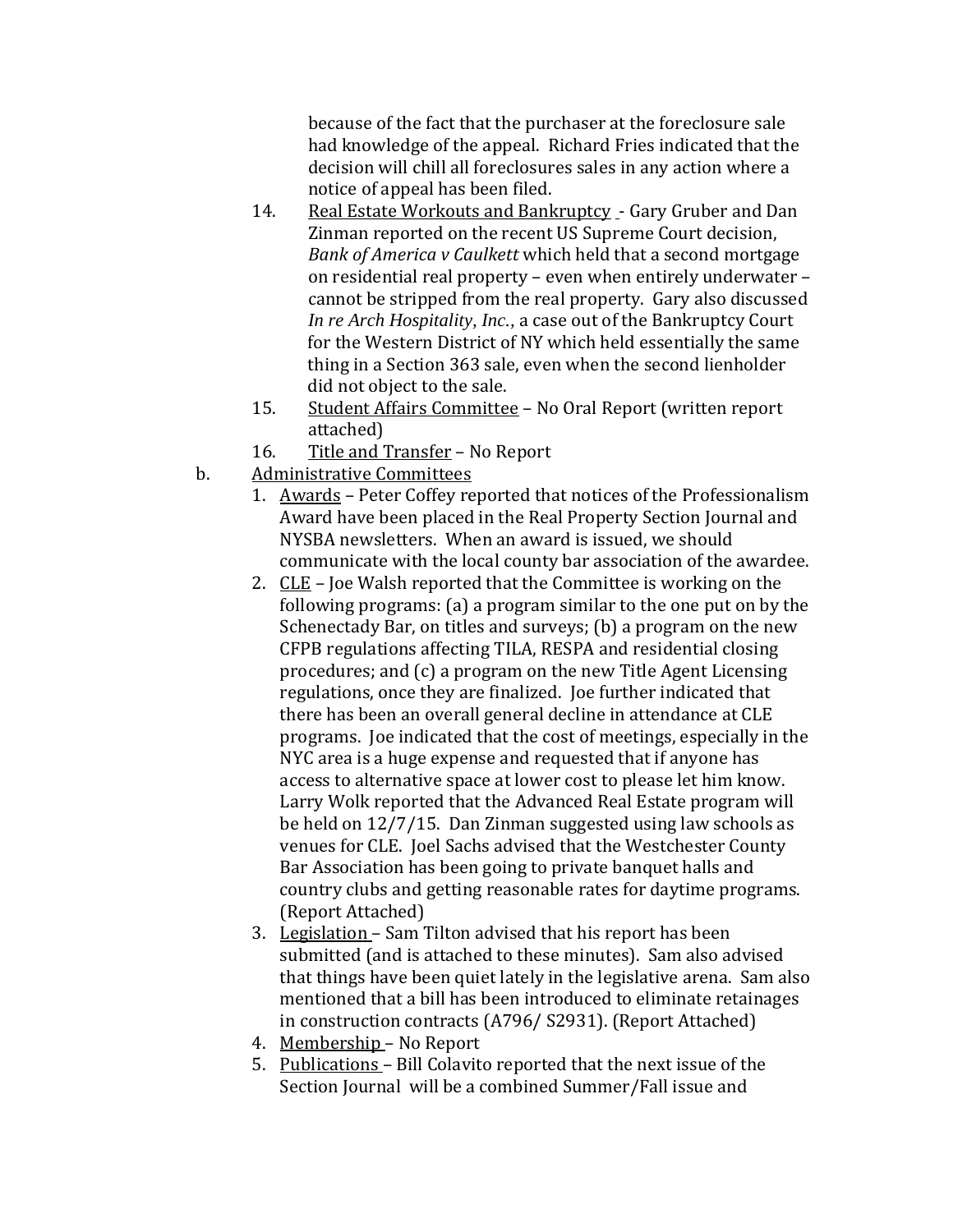currently needs a few more articles – the deadline for submission is early August.

- 6. Website and Electronic Communications Michael Stevens reported that the RPLS communities launched in April. The committee has drafted and posted FAQs to help users with issues that have arisen since the rollout. Michael also reported that the Construction Committee Listserve will be maintained until its online Community is launched. (Report Attached)
- 10. Reports of District Reps
	- a. 1st District Nancy Connery advised that she is working on a project which describes the various committees which will be assembled into a brochure.
	- b. 2nd District Lawrence DiGiovanna reported (via text message) that he tried to sponsor a CLE at the Brooklyn Bar Association but was unable to do so because the facility is not ADA compliant.
	- c.  $3<sup>rd</sup> District Alice Breding reported that she is working on: (a) a charity$ event in August for the Animal Protective Foundation of Schenectady; (b) a Fall meet & greet reception with Albany Law School; and (c) for next summer, a Christmas in July event to benefit the Children's Hospital of Albany Medical Center.
	- d. 4th District Michele Wildgrube thanked the Executive Committee for its support of the Schnectady Bar Real Estate Program.
	- e. 5th District No Report
	- f. 6th District No Report
	- g. 7th District No Report
	- h. 8th District David Mineo reported on the Co-Sponsoring of the Erie County Bar 25th Annual Real Estate Seminar. David is currently planning a Tour of the Federal Court House and cocktail reception.
	- i.  $10<sup>th</sup> District Sandy Pomerantz reported on participating in the Touro$ Law School career day.
	- j.  $11<sup>th</sup>$  District Steve Wimpfheimer indicated that upcoming programs are being worked on in conjunction with the Queens County Bar Real Estate Committee.
	- k. 12th District No Report
	- l. 13th District No Report
- 11. Old Business None
- 12. New Business Karl Holtzschue reported that the most recent Journal had an article on Retainer Letters and an Article on Escrow Accounts. Karl pointed out that one of the Articles discussed the Galasso case, where a lawyer was suspended for 2 years because he failed to adequately supervise his brother who had stolen funds from the firm's escrow account. Peter Coffey pointed out that the theft of the funds was sophisticated and the brother was even able to con an accountant who was reviewing the firm's escrow accounts. David Berkey mentioned a recent case in the law journal involving an office manager who stole money from a law firm. After he was caught by the firm, he moved on to a second law firm and the first law firm did not notify the